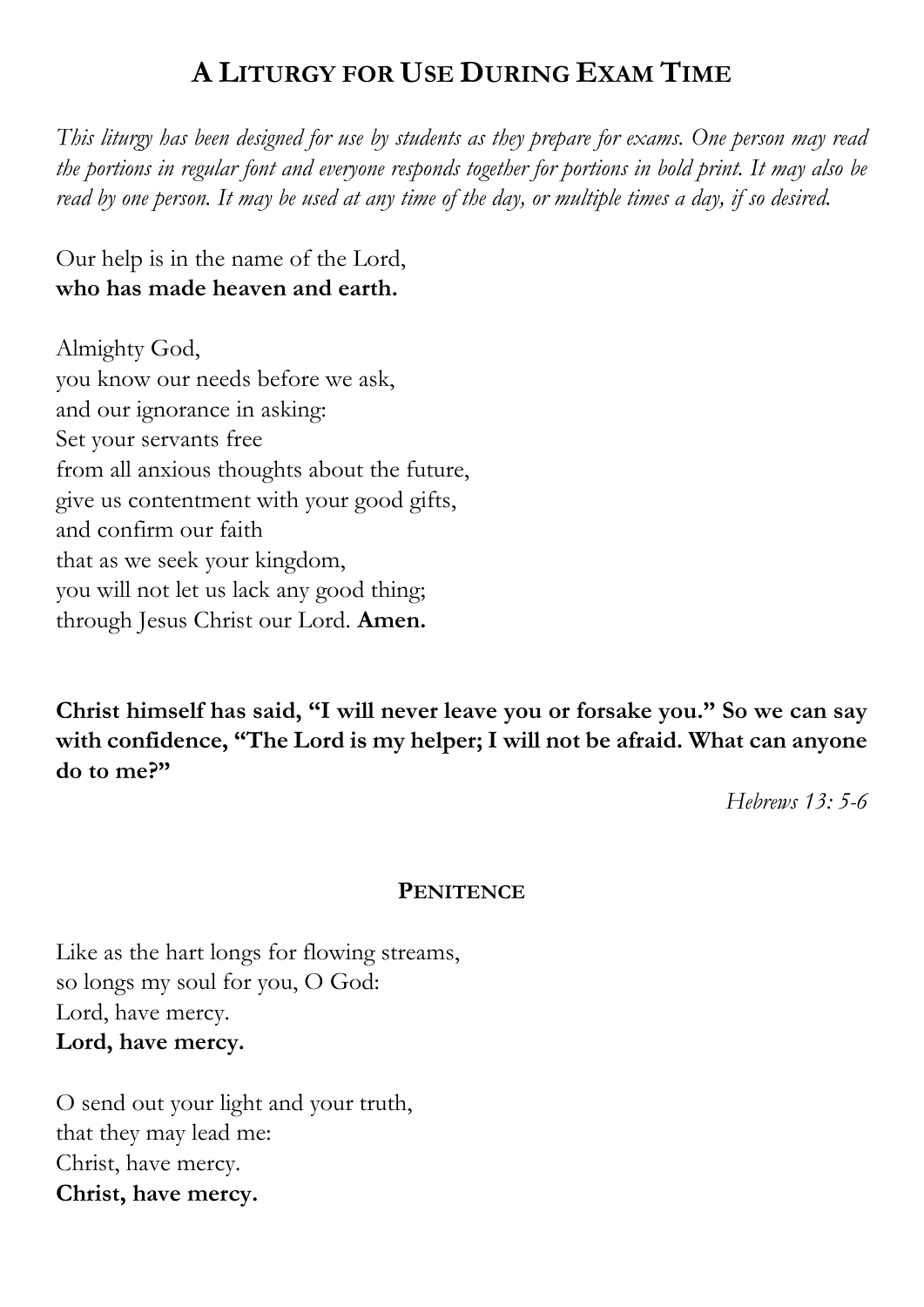May we come to your altar, O God, the God of our salvation: Lord, have mercy. **Lord, have mercy.**

Merciful Lord, grant to your faithful people pardon and peace, that we may be cleansed from all our sins, and serve you with a quiet mind; through Jesus Christ our Lord. **Amen.**

## **COMFORTABLE WORDS**

Hear what comfortable words our Saviour Christ says to all that truly turn to him: "Come to me, all you who are weary and are carrying heavy burdens, and I will give you rest."

"For God so loved the world that he gave his only Son, so that everyone who believes in him may not perish but may have eternal life."

*Matthew 11: 28; John 3: 16*

Hear also what Saint Paul says:

"The saying is sure and worthy of full acceptance: that Christ Jesus came into the world to save sinners."

*1 Timothy 1: 15*

Hear also what Saint John says:

"If anyone does sin, we have an advocate with the Father, Jesus Christ the righteous, and he is the atoning sacrifice for our sins, and not for ours only but also for the sins of the whole world."

*1 John 2: 1,2*

#### **THE PRAYERS**

*One or more of the following prayers may be said:*

*A Prayer of the Eastern Church* Be mindful, O Lord, of your people present here before you, and of those who are absent through age, sickness, or infirmity. Care for the infants, guide the young, support the aged, encourage the faint-hearted, collect the scattered, and bring back the wandering to your fold.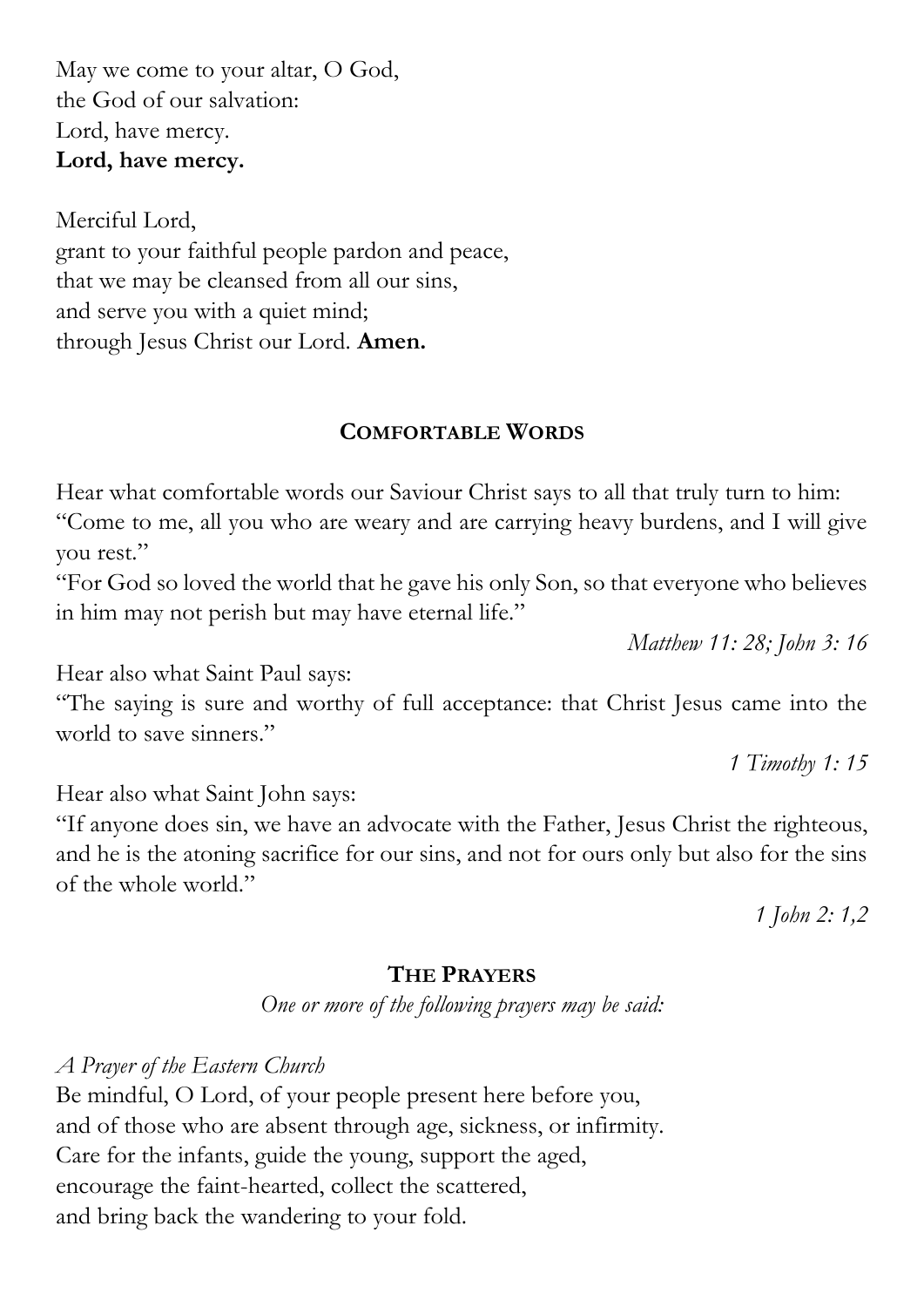Travel with the voyagers, defend the widows, shield the orphans, deliver the captives, heal the sick. Succour all who are in tribulation, necessity, or distress. Remember for good all those that love us, and those that hate us, and those that have desired us, unworthy as we are, to pray for them. And those whom we have forgotten, do you, O Lord, remember. For you are the helper of the helpless, the saviour of the lost, the refuge of the wanderer, the healer of the sick. You, who know the need of each one, and has heard their prayer, grant unto each according to your merciful loving-kindness, and your eternal love; through Jesus Christ our Lord. **Amen.**

## *For Recollection of the Presence of God*

Heavenly Father, in whom we live and move and have our being: We humbly pray that your Holy Spirit may so guide and govern us t hat in all the cares and occupations of our daily life, we may never forget your presence but may remember that we are always walking in your sight, through Jesus Christ our Lord. **Amen.**

## *For Guidance*

Go before us, Lord, in all our doings, with your most gracious favour, and further us with your continual help; that in all our works begun, continued and ended in you, we may glorify your holy name, and finally by your mercy attain everlasting life; through Jesus Christ our Lord. **Amen.**

### *For Protection*

O God, from whom to be turned is to fall, to whom to be turned is to rise, and with whom to stand is to abide forever; grant us in all our duties your help, in all our perplexities your guidance, in all our dangers your protection,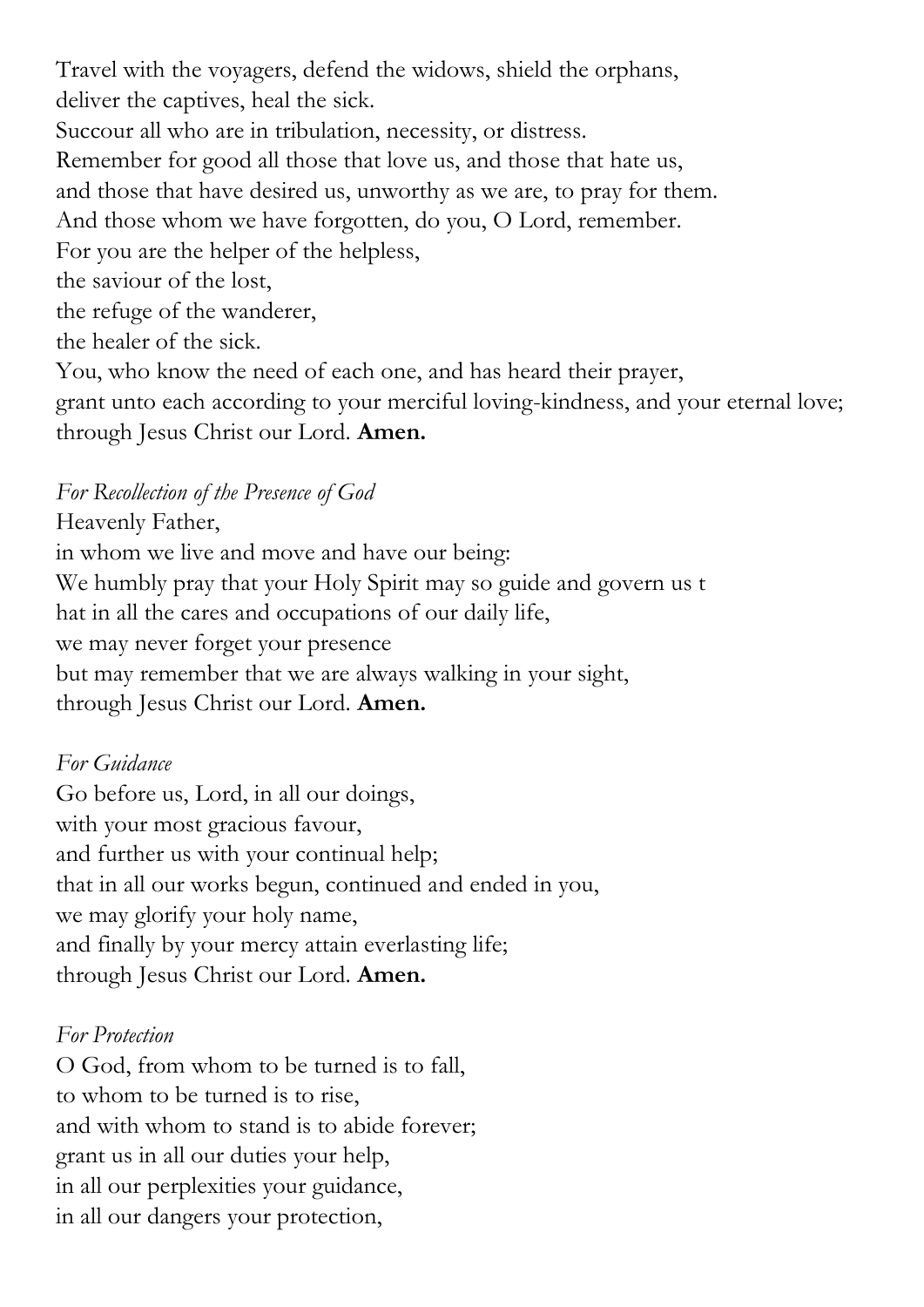and in all our sorrows your peace, through Jesus Christ our Lord. **Amen.**

## *For Illumination*

Eternal God, you are the light of the minds that know you, the joy of the hearts that love you, and the strength of the wills that serve you. Grant us so to know you, that we may truly love you, and so to love you that we may fully serve you, and to serve you is perfect freedom, in Jesus Christ, our Lord. **Amen.**

*For a Sense of Calm while Waiting for Results* O God, you have given me every good and perfect gift, and you are generous without finding fault. Help me to stay calm as I wait for news. Whatever happens, be with me, and help me to know the wisdom that comes from heaven, through Jesus Christ your Son. **Amen.**

### *Saint Patrick's Breastplate*

Christ be with me, Christ within me, Christ behind me, Christ before me, Christ beside me, Christ to win me, Christ to comfort and restore me. Christ beneath me, Christ above me, Christ in quiet, Christ in danger, Christ in hearts of all that love me, Christ in mouth of friend and stranger. **Amen.**

*Additional prayers may be said, ending with The Lord's Prayer.*

## **A CONCLUDING COLLECT**

### *Morning*

O Lord, our heavenly Father, almighty and everliving God, we give you thanks for bringing us safely to this day: Keep us from falling into sin or running into danger, and in all things guide us to know and do your will; through Jesus Christ our Lord. **Amen.**